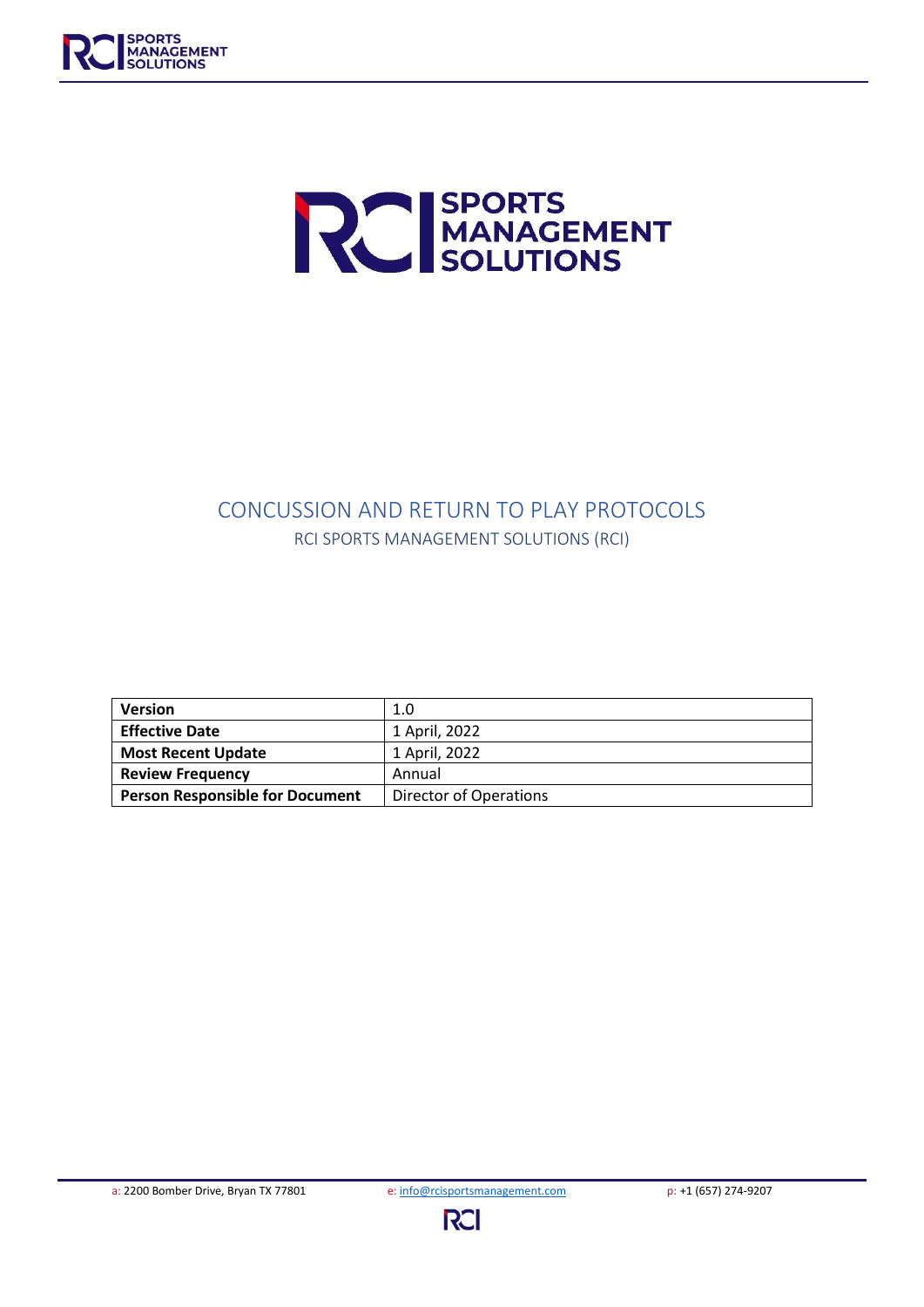### WHAT IS CONCUSSION:

A concussion is a type of traumatic brain injury—or TBI—caused by a bump, blow, or jolt to the head or by a hit to the body that causes the head and brain to move rapidly back and forth. This sudden movement can cause the brain to bounce around or twist in the skull, creating chemical changes in the brain and sometimes stretching and damaging brain cells.

#### *[\(https://www.cdc.gov/headsup/basics/concussion\\_whatis.html\)](https://www.cdc.gov/headsup/basics/concussion_whatis.html)*

### CONCUSSION SIGNS AND SYMPTOMS:

Children and teens who show or report one or more of the signs and symptoms listed below, or simply say they just "don't feel right" after a bump, blow, or jolt to the head or body, may have a concussion or more serious brain injury.

| <b>Concussion Signs Observed</b>                     | <b>Concussion Symptoms Reported</b>                |  |
|------------------------------------------------------|----------------------------------------------------|--|
| Can't recall events prior to or after a<br>$\bullet$ | Headache or "pressure" in head<br>$\bullet$        |  |
| hit or fall                                          | Nausea or vomiting<br>$\bullet$                    |  |
| Appears dazed or stunned                             | Balance problems or dizziness, or<br>$\bullet$     |  |
| Forgets an instruction, is confused                  | double or blurry vision                            |  |
| about an assignment or position, or                  | Bothered by light or noise                         |  |
| is unsure of the game, score, or                     | Feeling sluggish, hazy, foggy, or<br>$\bullet$     |  |
| opponent                                             | groggy                                             |  |
| Moves clumsily                                       | Confusion, or concentration or<br>$\bullet$        |  |
| Answers questions slowly                             | memory problems                                    |  |
| Loses consciousness (even briefly)                   | Just not "feeling right," or "feeling<br>$\bullet$ |  |
| Shows mood, behavior, or                             | down"                                              |  |
| personality changes                                  |                                                    |  |

Signs and symptoms may not show up straight away and you should continue to check for signs of concussion right after the injury and a few days after the injury.

For further education and training RCI encourages all person's to visit the CDC Heads Up website.

<https://www.cdc.gov/headsup/index.html>

If there is any thought that a concussion is possible, all persons should seek medical attention before returning to play.

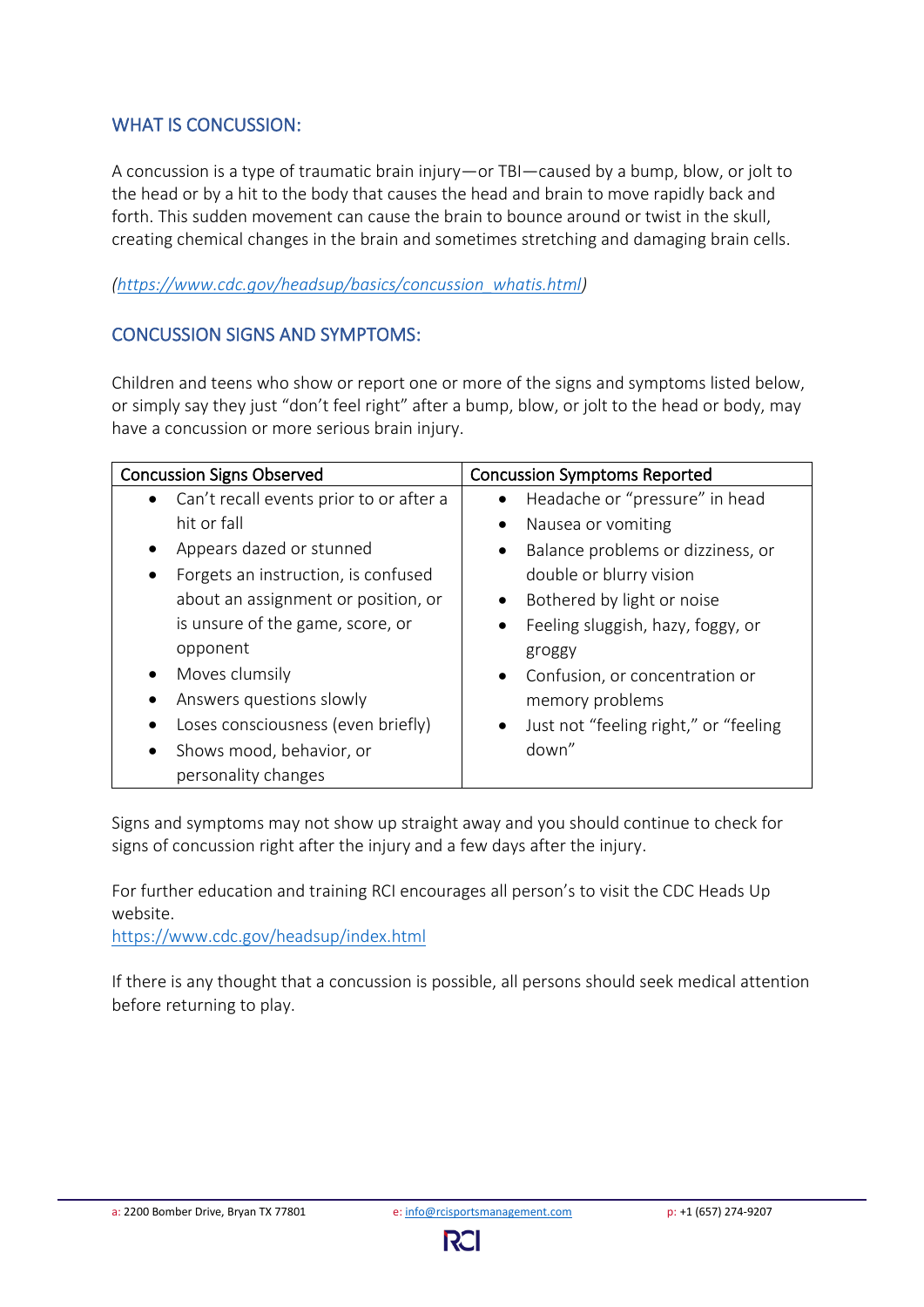### CONCUSSION POLICY:

- 1) Information concerning the nature, risk and symptoms of concussion and head injury, should be reviewed by all tournament directors, on-site staff, coaches, youth athletes and their parent or guardian. The Center of Disease and Control has concussion information available at <https://www.cdc.gov/headsup/index.html>
- 2) All information is to be included with all communications to tournament directors, coaches, youth athletes and their parents and guardians and training and education is to be encouraged.
- 3) The tournament director is required to have a recognized first aid certified person on-site during their events who is trained in recognizing the signs and symptoms of concussion.
- 4) Any youth athlete who shows signs, symptoms and behavior consistent with a concussion shall immediately be removed from the activity or competition for evaluation by a licensed medical doctor, or other physician with concussion training.
- 5) No youth athlete who has been removed from play due to suspected concussion shall return to practice or competition until the youth athlete is evaluated by a health care provider and receives written clearance from the health care provider for a full or graduated return to play.
	- a. The attached Concussion Return to Play Form should be used in practices and games. The form was adapted from the Acute Concussion Evaluation care plan on the CDC website (see appendix 1)
- 6) All documentation associated with the concussion should be maintained by the organization for a minimum of three years.

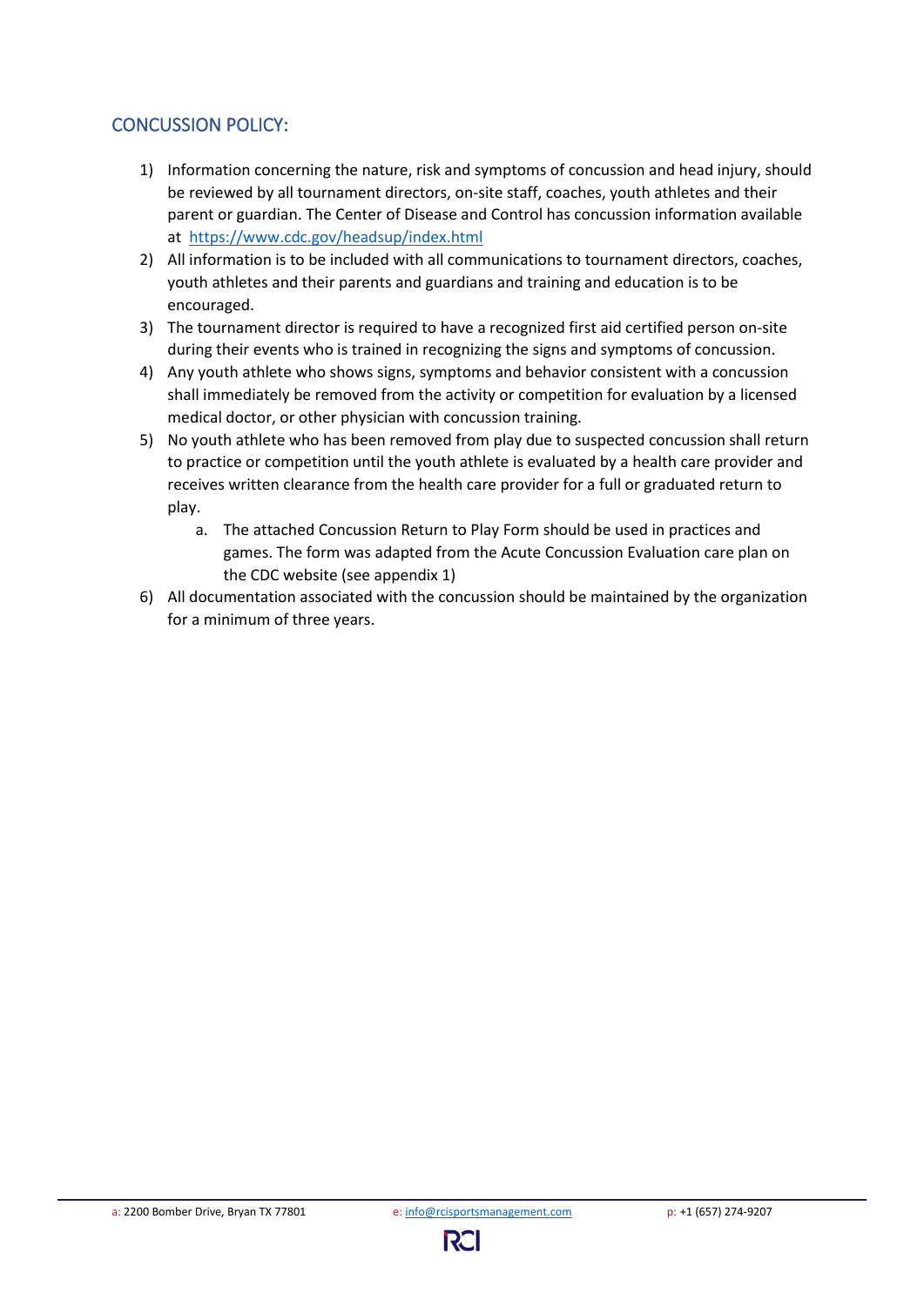## CONCUSSION PROTOCOL FOR REGISTERED OFFICIALS DURING CONTESTS:

- 1) Determine prior to the start of the contest whether the tournament director has access to a designated health care professional during the contest.
- 2) Continue to monitor players for possible signs of injury as usual.
- 3) Remove any player that shows signs, symptoms or behaviors consistent with a concussion per CDC Heads Up.
- 4) Inform the head coach that the player is being removed for showing signs, symptoms of behavior consistent with a concussion.
- 5) The designated health care professional shall examine the player. If the designated health care professional determines that the athlete has not sustained a concussion, the head coach may so advise the officials and the athlete may re-enter competition pursuant to contest rules.
- 6) If there is no health care professional on-site to examine the athlete and there is suspected concussion the only means for an athlete to return to practice or play is to complete an evaluation by a licensed medical doctor or other physician with concussion training.
- 7) The return to play form must be filled out and signed prior to the athletes return to competition.
- 8) Officials have no role in the diagnosis of a concussion but should remove players from the contest when signs, symptoms or behaviors consistent with a concussion are observed and the above written protocol must be followed.

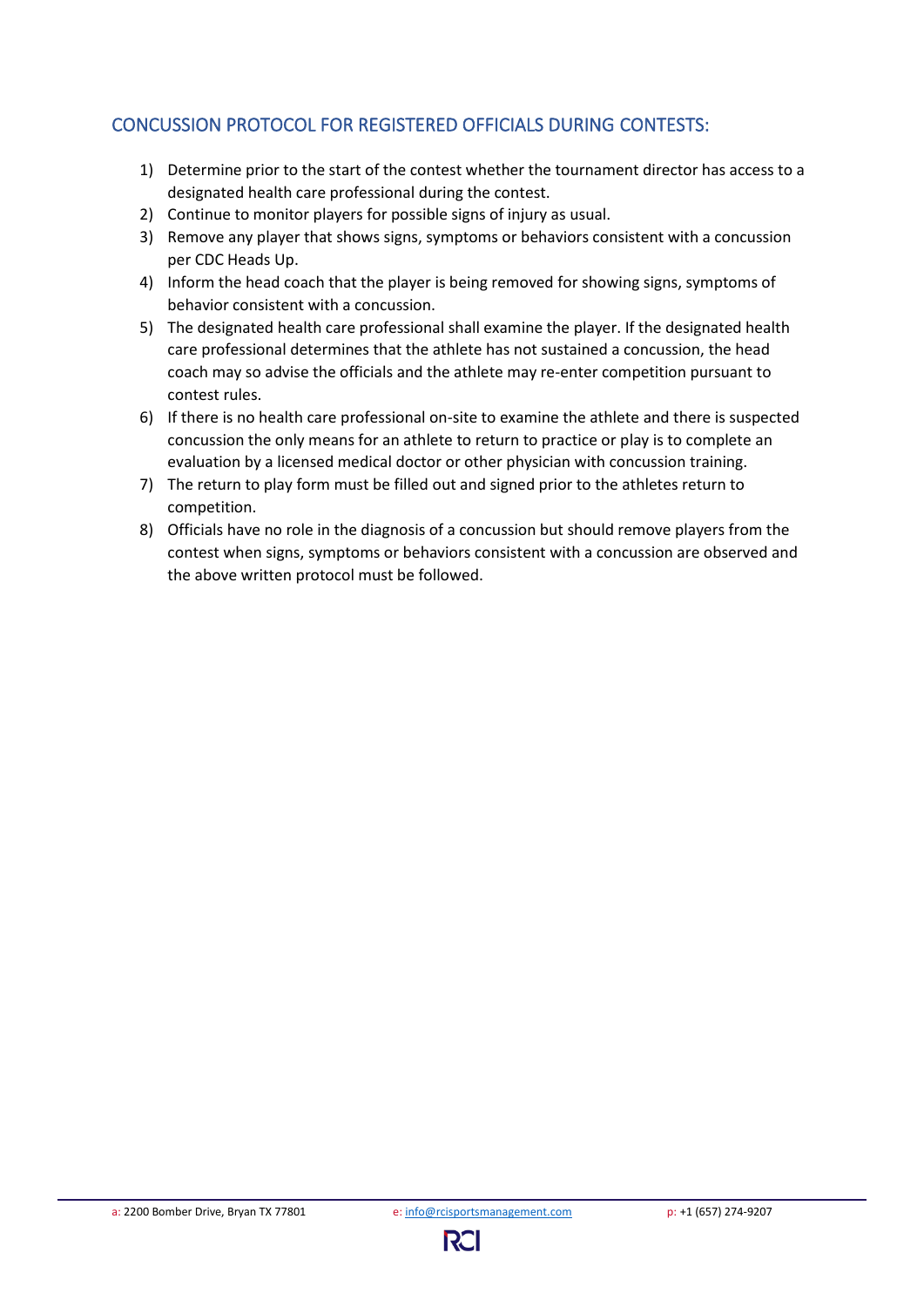## SUGGESTED CONCUSSION MANAGEMENT:

A concussion is a traumatic brain injury that interferes with normal brain function. An athlete does not have to lose consciousness (be "knocked out") to have suffered a concussion.

- 1) No athlete should return to play or practice on the same day of a concussion.
- 2) Any athlete suspected of having a concussion should be evaluated by an appropriate healthcare professional that day.
- 3) Any athlete with a concussion should be medically evaluated and cleared by an appropriate health-care provider prior to resuming participation in any practice or competition.

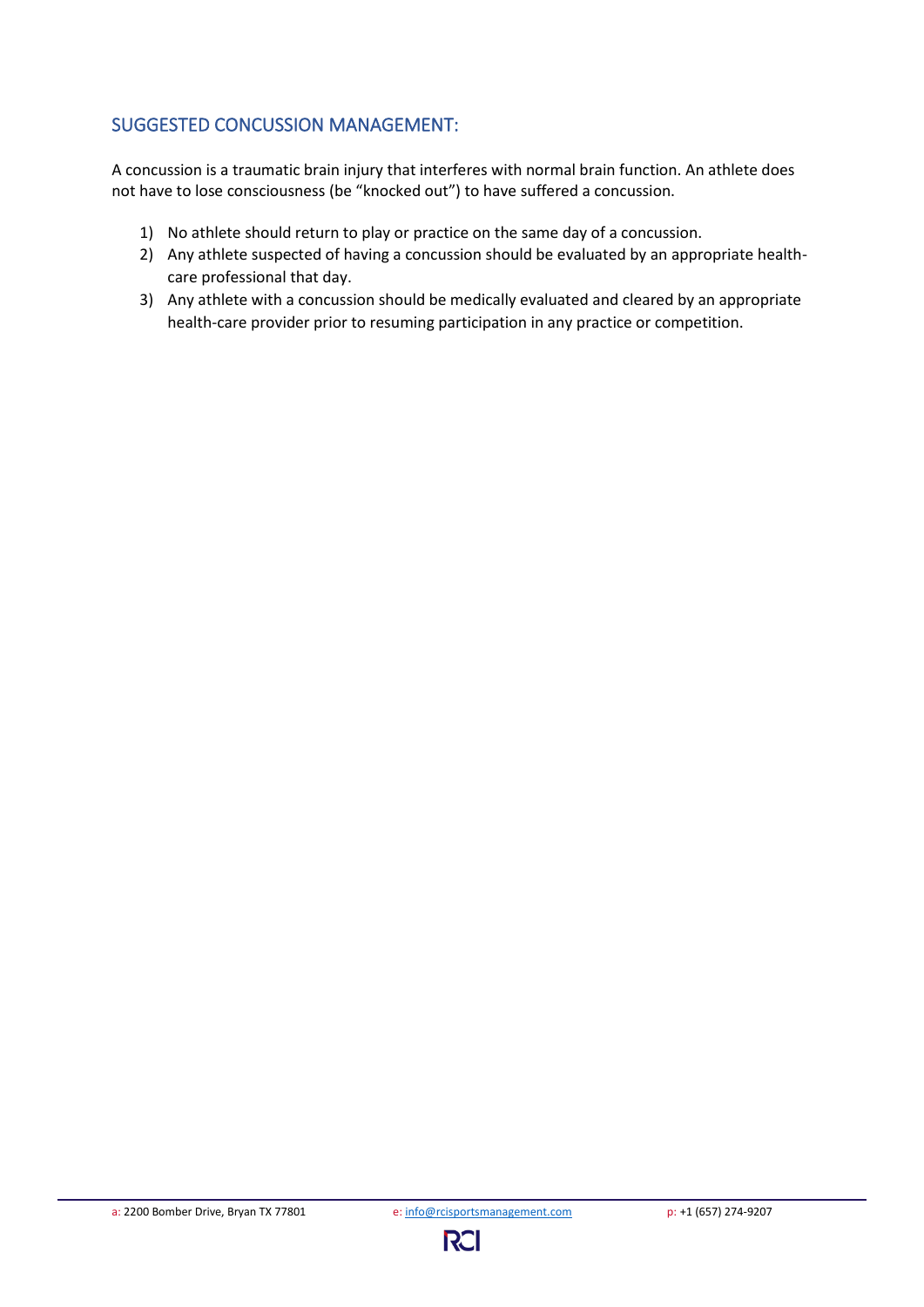### APPENDIX 1 – CONCUSSION RETURN TO PLAY FORM:

#### **Athletes Details**

| Athletes Name:  | Date of birth: |
|-----------------|----------------|
| Date of Injury: | Location:      |

#### **This return to play plan is based on today's evaluation**

| Care plan completed by: |  |
|-------------------------|--|
| Date of evaluation:     |  |

#### RETURN TO SPORTS:

- 1) Athletes should not return to practice or play the same day that their head injury occurred.
- 2) Athletes should never return to play or practice if they still have ANY symptoms.
- 3) Athletes, be sure that your coach and/or athletic trainer are aware of your injury, symptoms, and has the contact information for the treating health care provider.

The following are the return to sports recommendations at the present time:

| Do not return to sports practice or competition at this time.                                                   |
|-----------------------------------------------------------------------------------------------------------------|
| May gradually return to sports practices under the supervision of the health care<br>professional for your team |
| May be advanced back to competition after phone conversation with treating health care<br>provider              |
| Must return to the treating health care provider for final clearance to return to<br>competition                |
| Cleared for full participation in all activities without restriction                                            |

#### **Treating Health Care Provider Information (Please print/stamp)**

| <b>Providers Name:</b>      | <b>Providers Office Phone:</b> |
|-----------------------------|--------------------------------|
| <b>Providers Signature:</b> | Officer Address:               |

#### **Gradual Return to Play Plan**

Pay careful attention to your symptoms and your thinking and concentration skills at each stage or activity. After completion of each step without recurrence of symptoms, you can move to the next level of activity the next day. Move to the next level of activity only if you do not experience any symptoms at the present level. If your symptoms return, let your health care provider know, return to the first level and restart the program gradually.